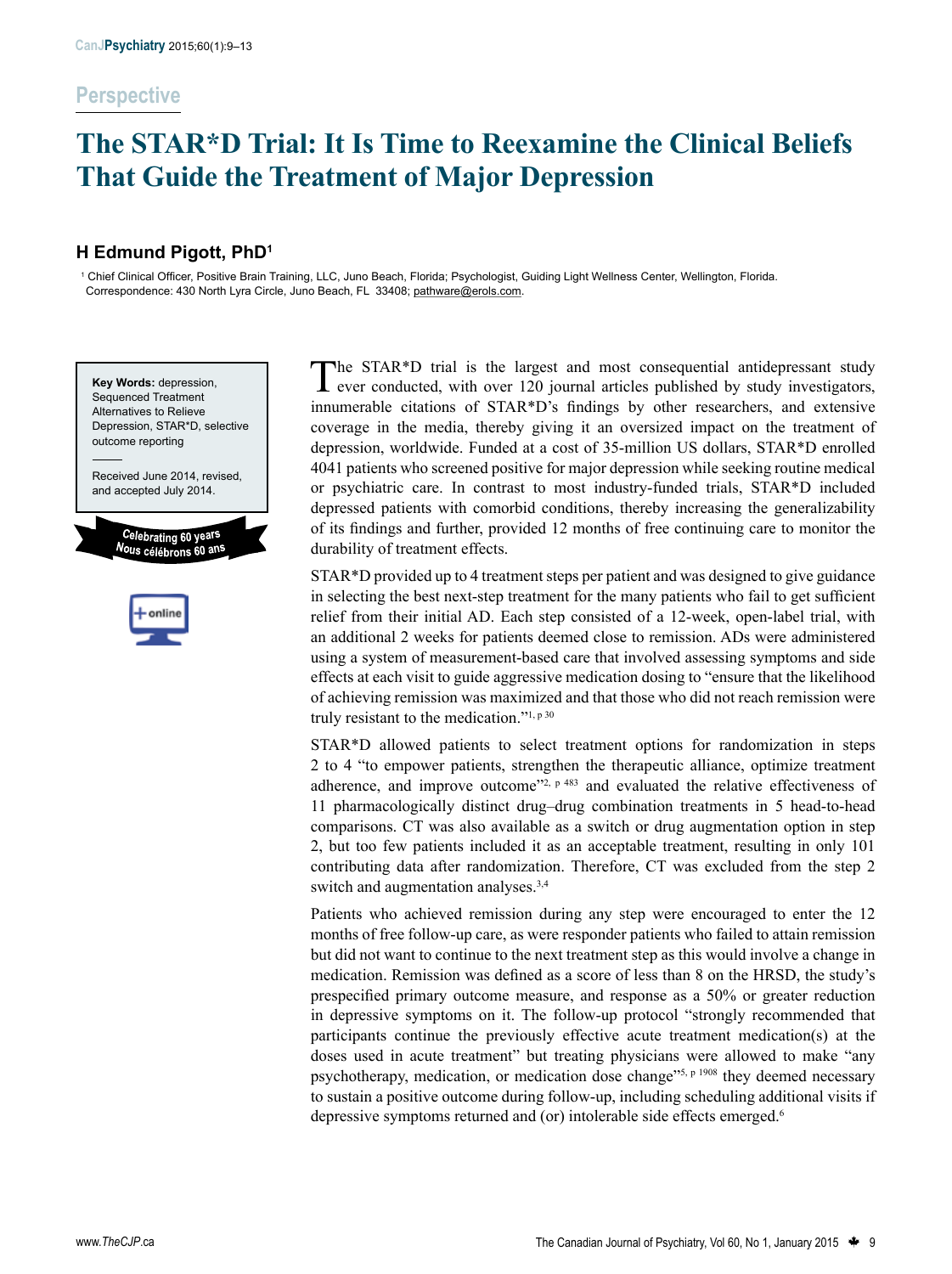# **Prior Criticisms of Apparent Bias in the Reporting of STAR\*D Findings**

Pigott and colleagues<sup>7,8</sup> have previously criticized the investigators for the following:

- 1) not reporting in their summary article<sup>5</sup> remission and response rates using the prespecified HRSD but instead using the QIDS-SR, a nonblinded, clinic-administered assessment that was excluded from use as a research measure in the Research Protocol<sup>9</sup>;
- 2) excluding from analysis patients who started on citalopram in their baseline visit and then dropped out without taking the exit HRSD despite the investigators' statement that "our primary analyses classified patients with missing exit HRSD scores as nonremitters a priori<sup>"1, p 43</sup> and these early dropout patients therefore should have been counted as treatment failures as prespecified;
- 3) asserting in their summary article a "theoretical cumulative remission rate" of 67% with the unrealistic provisos that "this estimate assumes no dropouts, and it assumes that those who exited the study would have had the same remission rates as those who stayed in the protocol"<sup>5, p 1910</sup>; and
- 4) other indicators of bias (see eTable 1).

As Pigott et al<sup>7</sup> document, the investigators' assumptions in calculating their theoretical remission rate of 67% are simply not true in the real world, and were certainly not true in STAR\*D, as more patients dropped out in each step than remitted. Today, STAR\*D investigators' provisos concerning their theoretical remission rate are sometimes dropped when portraying its findings. For example, a recent editorial in the *AJP* states STAR\*D found, "after four optimized, well-delivered treatments, approximately 70% of patients achieve remission"10, p 580 as though this is a factual statement of what occurred.

Figure 7 in STAR\*D's Research Protocol has step-bystep predictions of patient drop out and the number of patients who would have a satisfactory response and enter follow-up.9, p 35 The Protocol was obtained from NIMH in a

#### **Abbreviations**

| <b>AD</b>   | antidepressant                                                   |
|-------------|------------------------------------------------------------------|
| <b>AJP</b>  | American Journal of Psychiatry                                   |
| CC.IM       | Cleveland Clinic Journal of Medicine                             |
| СT          | cognitive therapy                                                |
| <b>HRSD</b> | Hamilton Rating Scale for Depression                             |
| <b>NIMH</b> | National Institute of Mental Health                              |
| <b>PCP</b>  | primary care physician                                           |
|             | QIDS-SR Quick Inventory of Depressive Symptoms—Self Report       |
| RCT.        | randomized controlled trial                                      |
|             | STAR*D Sequenced Treatment Alternatives to Relieve<br>Depression |

outcomes beyond that found in the study itself. As Barbui

et al<sup>11</sup> note, AD study completion rates provide a "hard measure of treatment effectiveness and acceptability"p 296 and STAR\*D's investigators essentially ignore this fact when reporting study outcomes. Elsewhere, Pigott<sup>8</sup> has detailed the extensive efforts STAR\*D made to keep patients in treatment and maximize their likelihood of achieving remission and maintaining it during the 12 months of follow-up care as well as completing the scheduled research assessments; thus it is essential to incorporate dropout patients into the evaluation of study outcomes.

Freedom of Information Act request. The predictions reflect the predicted aggregate outcomes for STAR\*D's sequential treat-to-remission model of measurement-based care.

STAR\*D's investigators found no significant group differences between any of the 11 drug–drug combination treatments. Further, no post hoc secondary analyses have reported significant predictors of outcomes between the pharmacologically distinct treatments. Therefore, STAR\*D provides no next-step guidance to give hope for improving

## **Methods**

The author abstracted from the Research Protocol and summary article's<sup>5</sup> published tables and figures to recalculate STAR\*D's remission and relapse rates using 4041 as the denominator, as all patients were started on citalopram in their baseline visit. This approach seems more realistic than the summary article<sup>5</sup> that used  $3671$  as the denominator, thereby excluding from analysis the 370 early dropout patients who did not return for subsequent treatment visits.

## **The Data**

Figure 1 compares the cumulative step-by-step predicted per cent of patients who would be successfully treated and enter follow-up and STAR\*D's theoretical remission rate to what occurred in the study.

In the summary article,<sup>5</sup> STAR\*D's researchers used the nonblinded QIDS-SR to report acute and follow-up care outcomes instead of the protocol-specified HRSD. This assessment was administered at each clinic visit and monthly by telephone during follow-up. The QIDS-SR provided a more complete data set as 690 patients exited the study in step 1 alone, without taking the exit HRSD, 152 of whom had a QIDS-SR defined remission.<sup>1, p 34</sup> The cumulative per cent of patients who had a remission determined by their final QIDS-SR after up to 4 treatment trials was 45.9%. By step 4, the cumulative per cent of such patients who entered follow-up was only 37.6%. While both calculations used 4041 as the denominator, these findings improve little when using 3671 patients as the denominator (50.5% and 41.4%, respectively).

The data STAR\*D investigators' provide for accessing the durability of treatment gains are even more discouraging. For step 1, only 17.8% of citalopram-treated patients had a remission as determined by their last clinic-administered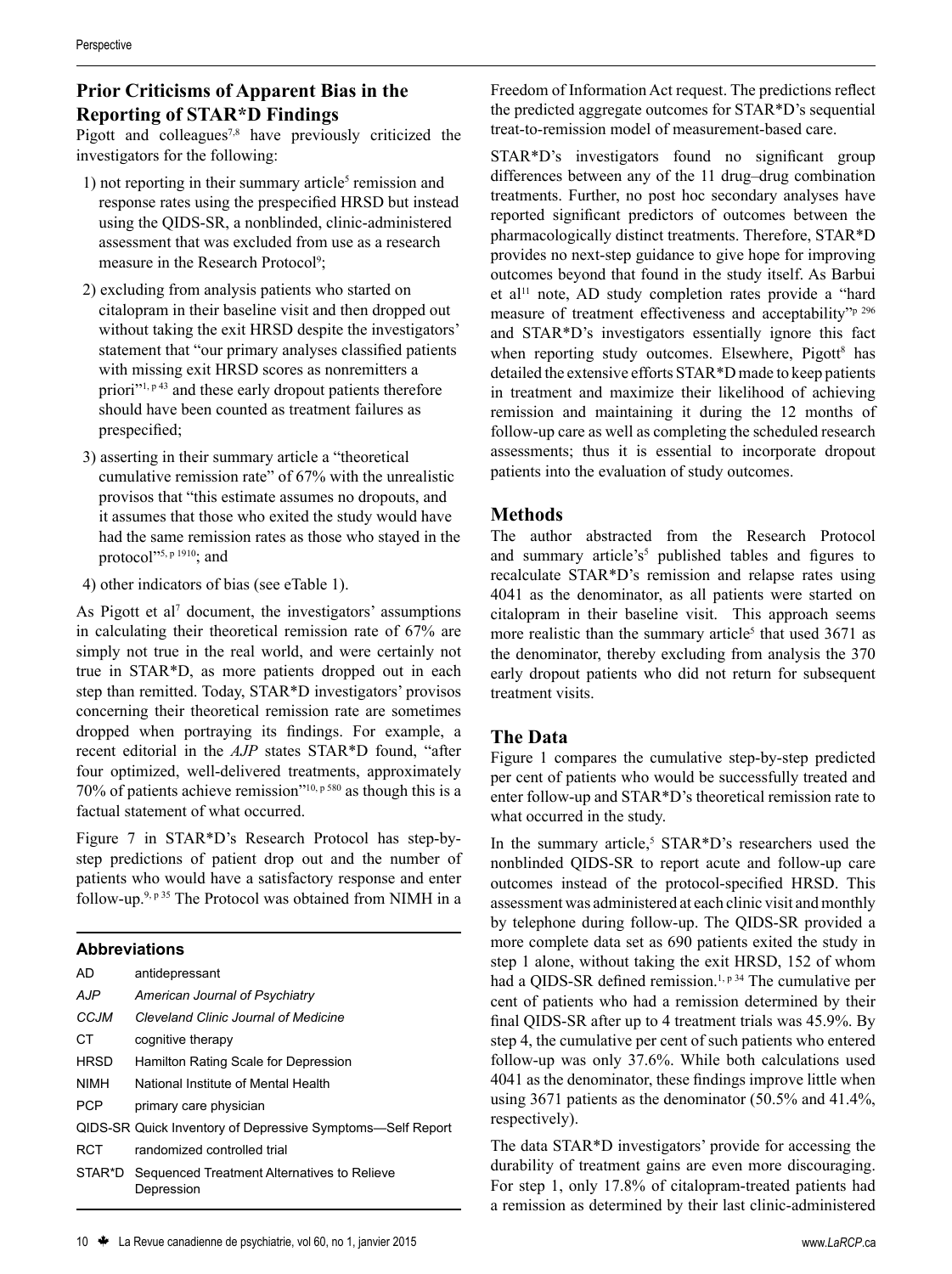

**Figure 1 Comparison between predicted, theoretical, and actual step-by-step success rates**

- aCalculated from Figure 7 in STAR\*D's Research Protocol predicting how many patients would have a satisfactory response and enter follow-up.
- **b** Calculated by STAR\*D's authors in the summary article.<sup>5</sup>
- <sup>c</sup> Calculated from the summary article's Table 3 "Remission at each step" row but using 4041 as the denominator as all patients were started on citalopram in their baseline visit (that is, (1346 + 439 + 53 + 16)/4041 = 45.9% by step 4).
- $dC$ calculated from the summary article's Table 5, column 2, rows 3, 6, 9, and 12, by adding the number of remitted patients entering follow-up and dividing by 4041 (that is, (1085 + 383 + 35 + 15)/4041 = 37.6% by step 4).
- <sup>e</sup>Calculated from the summary article's Table 5, column 6, rows 3, 6, 9, and 12. For each step, subtract the per cent relapse rate from 1.0 and then mulitply by the number of remitted patients entering follow-up (for example, step 1: 1.0 – 0.335 = 0.665 x 1085 = 722 remitted patients who did not have a confirmed relapse during follow-up). Repeat for steps 2 to 4. Add the remitted patients without confirmed relpase for steps 1 to 4 and divide by 4041.
- <sup>f</sup>Calculated from the summary article Figure 3's table, column 5, by adding the number of surviving remitted patients without relapse and (or) drop out during months 10 to 12 and dividing by 4041 (that is,  $(84 + 20 + 2 + 2)/4041 = 2.7\%$  by step 4).
- QIDS-SR = Quick Inventory of Depressive Symptoms—Self Report; STAR\*D = Sequenced Treatment Alternatives to Relieve Depression

QIDS-SR and during follow-up did not have a confirmed relapse on 1 or more of the 12 monthly administered telephonic QIDS-SR assessments. After up to 4 rounds of AD drug–drug combination treatments, the cumulative rate of patients who did not have a confirmed relapse improved to only 23.5%. When drop out is added, the durability of treatment effects is even paltrier. Only 2.7% of patients had a QIDS-SR determined remission after up to 4 rounds of AD drug care and neither relapsed nor dropped out as evidenced by taking at least 1 of the months 10-to-12 QIDS-SR telephonic assessments and not scoring as having relapsed in any of the 12 monthly administered assessments.

Figure 2 presents the rates of intolerable side effects and drop out by treatment step taken from the summary article's<sup>5</sup> Table 3 and Figure 1. It demonstrates how each change in treatment resulted in an increased rate of intolerable side effects from the newly prescribed medication, compared with the prior step, increasing from 16.3% in step 1 to 30.1% by step 4. This same trend is seen for study drop out, with it increasing from 28.1% in step 1 to 42.3% by step 3. Both measures demonstrate an increasing risk to patient care tied to each change in AD drug–drug combination treatment as patients progressed from step 1 through steps 2 to 4.

#### **The Need for a Reexamination**

Following publication of STAR\*D's steps 1 to 4 and summary results in  $2006$ ,<sup>1-5,12-14</sup> its investigators have continued publishing at a high rate of over 120 journal articles, including the recent *AJP* one which precipitated the editorial cited above.15 In addition to not disclosing deviations from the prespecified criteria, often in these articles the investigators interpret what they do report in ways that lead to inaccurate conclusions and potentially harmful recommendations for patient care. For example, in their *CCJM* article's Key Points section, the investigators state:

With persistent and vigorous treatment, most patients will enter remission: about 33% after one step, 50% after two steps, 60% after three steps, and 70% after four steps (assuming patients stay in treatment).<sup>16, p 57</sup>

The investigators then open this article stating:

DEPRESSION can be treated successfully by primary care physicians under "real world" conditions. Furthermore, the particular drug or drugs used are not as important as following a rational plan: giving antidepressant medications in adequate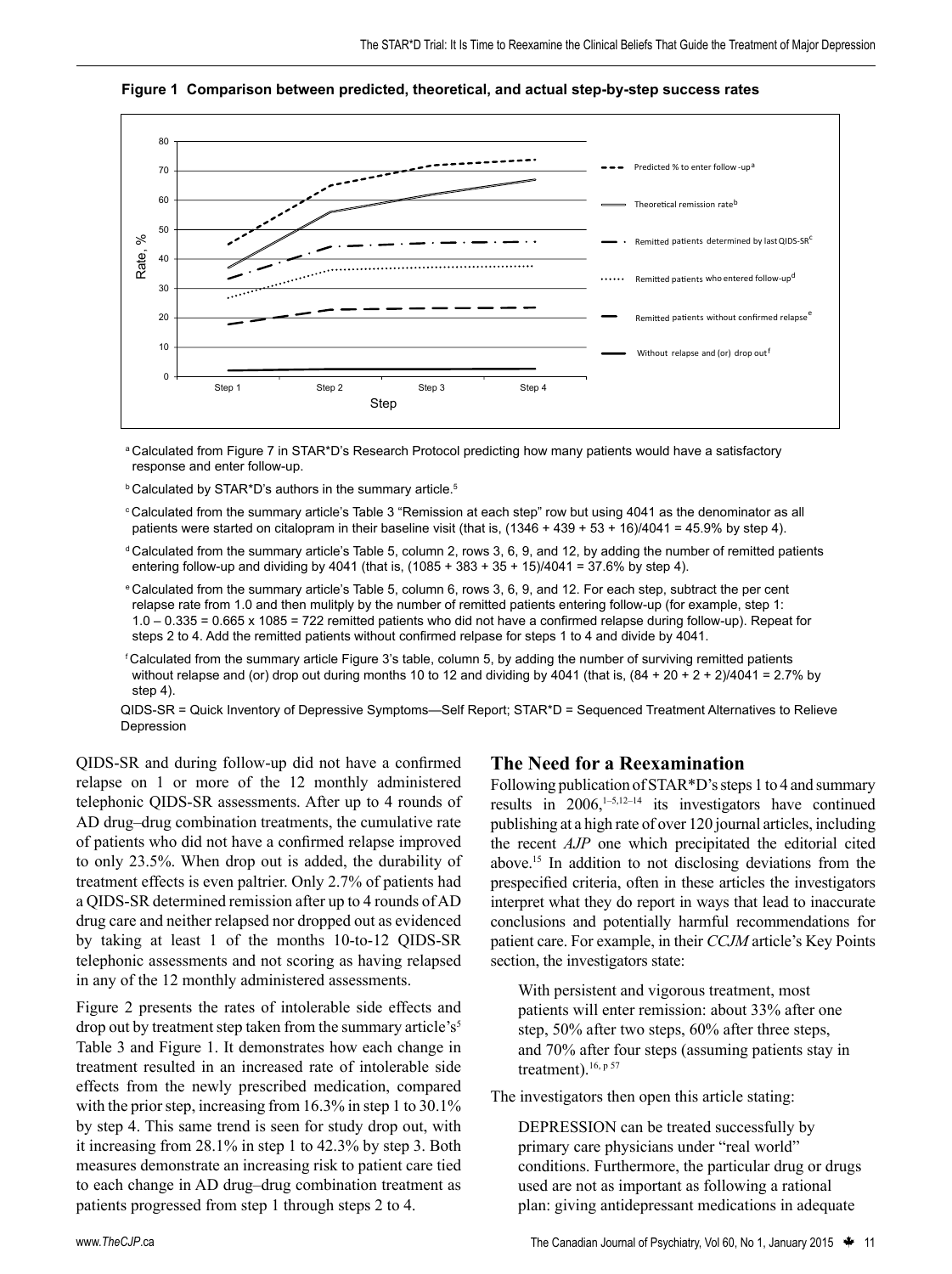

**Figure 2 Rates of intolerable side effects and drop out by treatment step**

<sup>a</sup> From the "Intolerable side effects" row, Table 3, of the summary article.<sup>5</sup>

**bCalculated from Figure 1 by adding all patients who exited the study in steps 1 to 3 and dividing by the number** enrolled in each step.

doses, monitoring the patient's symptoms and side effects and adjusting the regimen accordingly, and switching drugs or adding new drugs to the regimen only after an adequate trial. These are among the lessons learned from the Sequenced Treatment Alternatives to Relieve Depression study, the largest prospective clinical trial of treatment of major depressive disorder ever conducted.<sup>16, p 57</sup>

There are several noteworthy points in this article's summary of STAR\*D's lessons learned for PCPs who prescribe most ADs. First when summarizing their results, the highly theoretical 67% remission rate is rounded up to 70%. Second, the summary article's proviso that this rate "assumes that those who exited the study would have had the same remission rates as those who stayed in the protocol"<sup>5, p 1910</sup> is dropped, leaving only the assumption of no dropouts. Third, nowhere in this article nor elsewhere do the investigators acknowledge that through step 3, 43% of patients had in fact dropped out despite their best efforts in designing the study so as to minimize this "hard measure of treatment (in)effectiveness<sup>"11, p 296</sup> from occurring.

Fourth, while correctly stating that "the particular drug or drugs used are not as important"<sup>16, p 57</sup> as STAR\*D provides no next-step guidance to improve outcomes, the investigators strongly endorse here as elsewhere their system of measurement-based care as the means to improve said outcomes. For example, the investigators state:

*high quality of care* was delivered (*measurementbased care*) . . . Consequently, the outcomes in this report *may exceed* those that are presently obtained in daily practice wherein neither symptoms nor

side-effects are consistently measured and wherein practitioners vary greatly in the timing and level of dosing [emphases added].5, p 1914

As Pigott et al<sup>7</sup> noted, STAR\*D's sequential treat-toremission model of measurement-based care may have been detrimental to patient care leading to worse outcomes than what occurs in daily practice.

STAR\*D encouraged all patients who did not achieve remission based on a number to enter the next trial despite the failure of the QIDS/HRSD to differentially weigh core depressive symptoms (e.g. mood, guilt, suicidal ideation, or anhedonia) and accessory ones (e.g. appetite, insomnia, or agitation) and patients' self-assessments of the relative importance of each.<sup>p 277</sup>

Fifth, STAR\*D's investigators may have overstated the benefits of remission relative to patients with "merely substantial improvement" as both groups had high rates of confirmed relapse during follow-up and STAR\*D's symptom-driven pursuit of more aggressive treatment was not shown to be better than usual care. More importantly, by encouraging PCPs whose patients achieve "merely substantial improvement" from one AD to "switching drugs" or adding new drugs to the regimen<sup> $16, p 57$ </sup> in their pursuit of a less than 8 HRSD score, STAR\*D's investigators fail to acknowledge the risks that came with each such change; that is, the step-by-step increasing rates of drug intolerance and study drop out.

The manner in which STAR\*D's analyses were conducted and results communicated have created a narrative around its aggressive treat-to-remission model of measurement-based care that is not aligned with the actual results of the study.